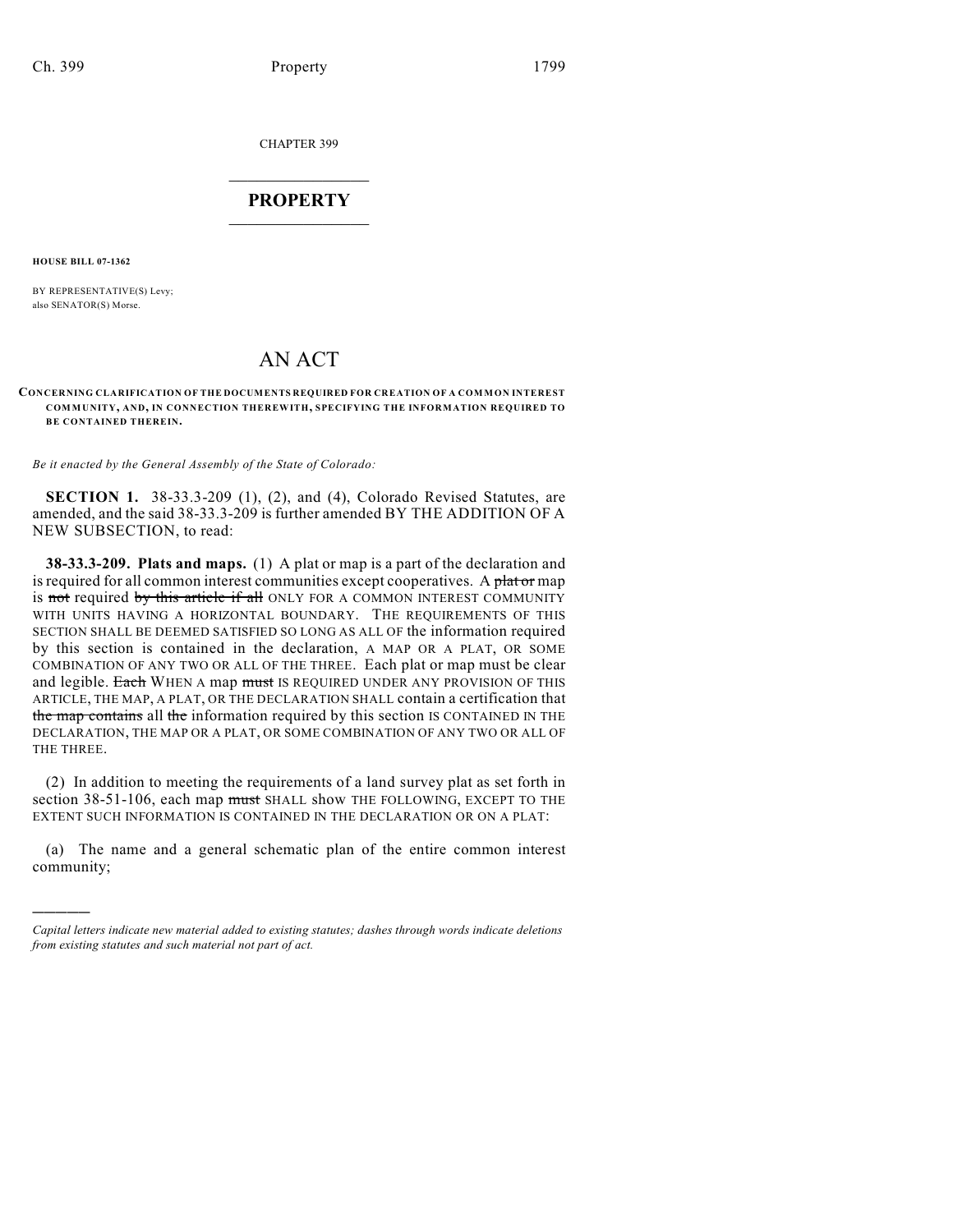(b) The location and dimensions of all real estate not subject to development rights, or subject only to the development right to withdraw, and the location and dimensions of all existing improvements within that real estate;

(c) A legally sufficient description, WHICH MAY BE OF THE WHOLE COMMON INTEREST COMMUNITY OR ANY PORTION THEREOF, of any real estate subject to development rights labeled to identify AND A DESCRIPTION OF the rights applicable to each parcel SUCH REAL ESTATE;

(d) The extent of any existing encroachments across any common interest community boundary;

(e) To the extent feasible, a legally sufficient description of all easements serving or burdening any portion of the common interest community;

(f) The location and dimensions of  $\frac{1}{n}$  THE vertical boundaries not shown or projected on maps recorded pursuant to subsection (4) of this section OF EACH UNIT and that unit's identifying number;

(g) The location, with reference to established data, of THE horizontal boundaries if any, not shown or projected on maps recorded pursuant to subsection (4) of this section, OF EACH UNIT and that unit's identifying number;

(g.5) ANY UNITS IN WHICH THE DECLARANT HAS RESERVED THE RIGHT TO CREATE ADDITIONAL UNITS OR COMMON ELEMENTS, IDENTIFIED APPROPRIATELY;

(h) A legally sufficient description of any real estate in which the unit owners will own only an estate for years; labeled as "leasehold real estate";

(i) The distance between noncontiguous parcels of real estate comprising the common interest community; and

(j) The approximate location and dimensions of limited common elements, including porches, balconies, and patios, other than the limited common elements described in section 38-33.3-202 (1) (b) and (1) (d).

(4) To the extent not shown or projected on the plats, maps of the units must show or project:

(a) The location and dimensions of the vertical boundaries of each unit and that unit's identifying number;

(b) Horizontal boundaries, if any, with reference to all established data, and that unit's identifying number;

(c) Any units in which the declarant has reserved the right to create additional units or common elements, identified appropriately; and

(d) The approximate location and dimensions of limited common elements, including porches, balconies, and patios, other than parking spaces and other than